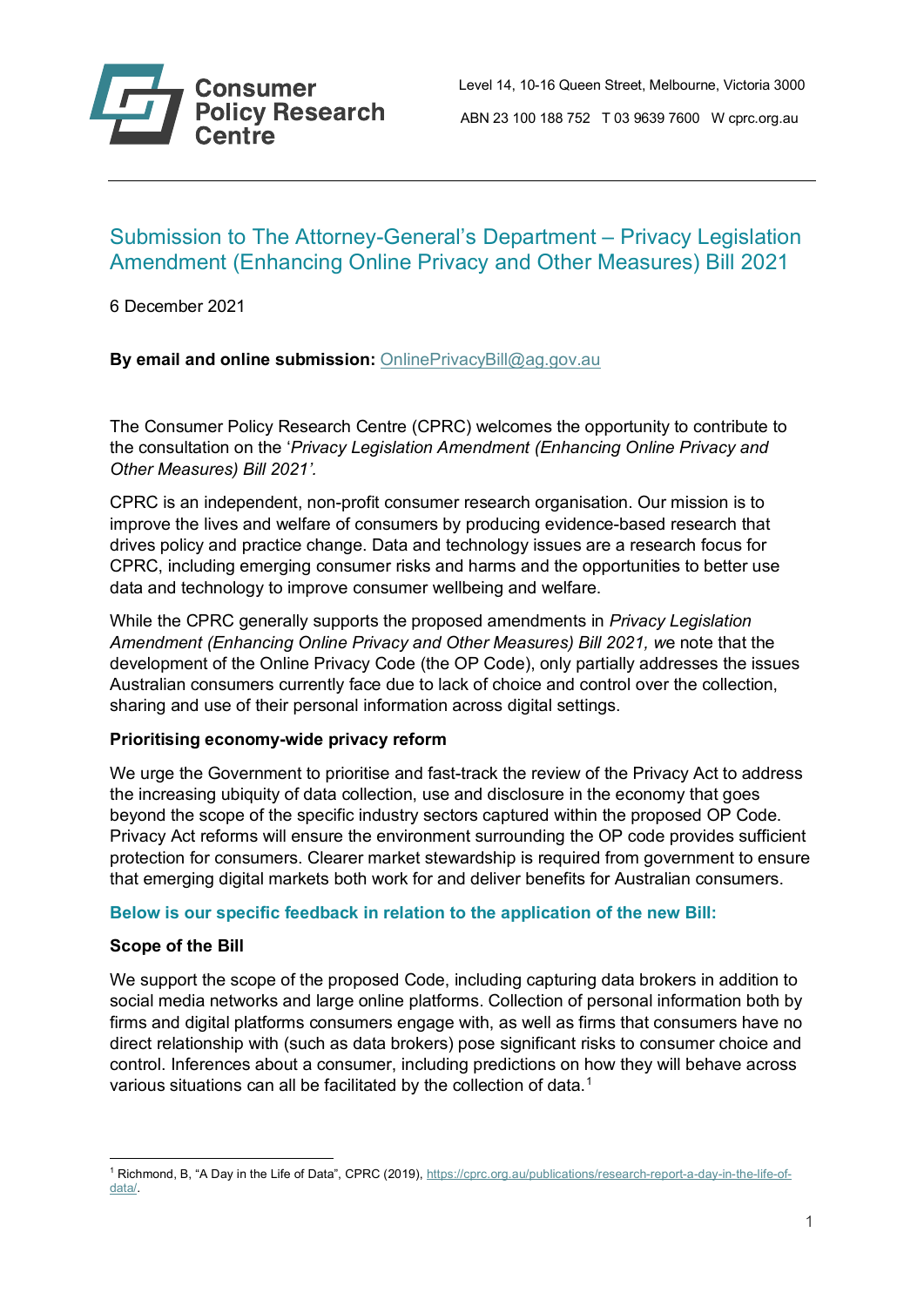# **Effective enforcement measures**

We support the introduction of a pecuniary penalties being commensurate to those applicable in the Australian Consumer Law. Holding parties accountable with comparable consequences will assist in creating a fairer market for consumers. However, for this to be effective, the onus cannot remain on consumers alone to identify and report breaches to the OP Code. **Effective and regular surveillance and enforcement by the regulator is needed to educate and shift the market towards a more consumer-centric approach to privacy.** We support the proposal to increase and enhance the Office of the Australian Information Commissioner's (OAIC) capacity to conduct assessments. It is not just necessary but crucial to ensure the OAIC is effectively resourced to maintain the level of surveillance and enforcement that is at par with the complex digital environments that create covert harms for consumers.

# **Comprehensive consumer experience (CX) research**

One of the aims of the OP Code is to reduce information asymmetries via clear and simple messaging when explaining the purpose of or seeking consent for collecting, holding, using and disclosing personal information. To ensure this aim is achieved, **CPRC strongly encourages the Government to embed comprehensive CX research as part of the development process for the OP Code**. The CX research should be thorough with statistically significant consumer samples and be representative of the Australian population, capturing varying levels of digital literacy and experience and including consumers experiencing vulnerability. This will assist to adequately measure the impact of the OP Code and its practicality in meeting consumer needs.

Research should also measure consumer comprehension of rights and risks, and the implications of sharing their personal information in particular use-cases. Our 2020 Consumer and Data Survey confirmed that privacy policies continue to be ineffective in engaging Australians, as 94% of consumers are not reading such information all the time and 33% of consumers never read these documents. Of the 67% who had terms and conditions at some point in the 12-month period, 69% reported accepting terms even though they were not comfortable with them, with the majority (75%) accepting them as it was the only way to access the product or service.<sup>[2](#page-1-0)</sup> The OP Code needs to be able to address this lack of agency consumers currently have over the choice of how their personal information is collected, shared, used and disclosed.

Another aspect that would benefit from rigorous CX research is the implementation of the mandatory requirements requiring social media firms to verify user age and seek parental/guardian consent of children under 16 years of age before collecting, using or disclosing their personal information. Our research highlights the increased use of frictionless techniques that nudge people to automatically accept settings and contracts without reviewing or considering the terms.<sup>[3](#page-1-1)</sup> Often such frictionless processes are geared towards acceptance, causing contractual arrangements to be automatic and ubiquitous.[4](#page-1-2)

<https://cprc.org.au/app/uploads/2020/11/CPRC-2020-Data-and-Technology-Consumer-Survey.pdf>

<span id="page-1-2"></span><span id="page-1-1"></span><sup>3</sup> Richmond, B, "A Day in the Life of Data", CPRC (2019), [https://cprc.org.au/publications/research-report-a-day-in-the-life-of](https://cprc.org.au/publications/research-report-a-day-in-the-life-of-data/)[data/.](https://cprc.org.au/publications/research-report-a-day-in-the-life-of-data/) 4 *Ibid*

<span id="page-1-0"></span><sup>2</sup> CPRC, "2020 Data and Technology Consumer Survey", (December 2020),